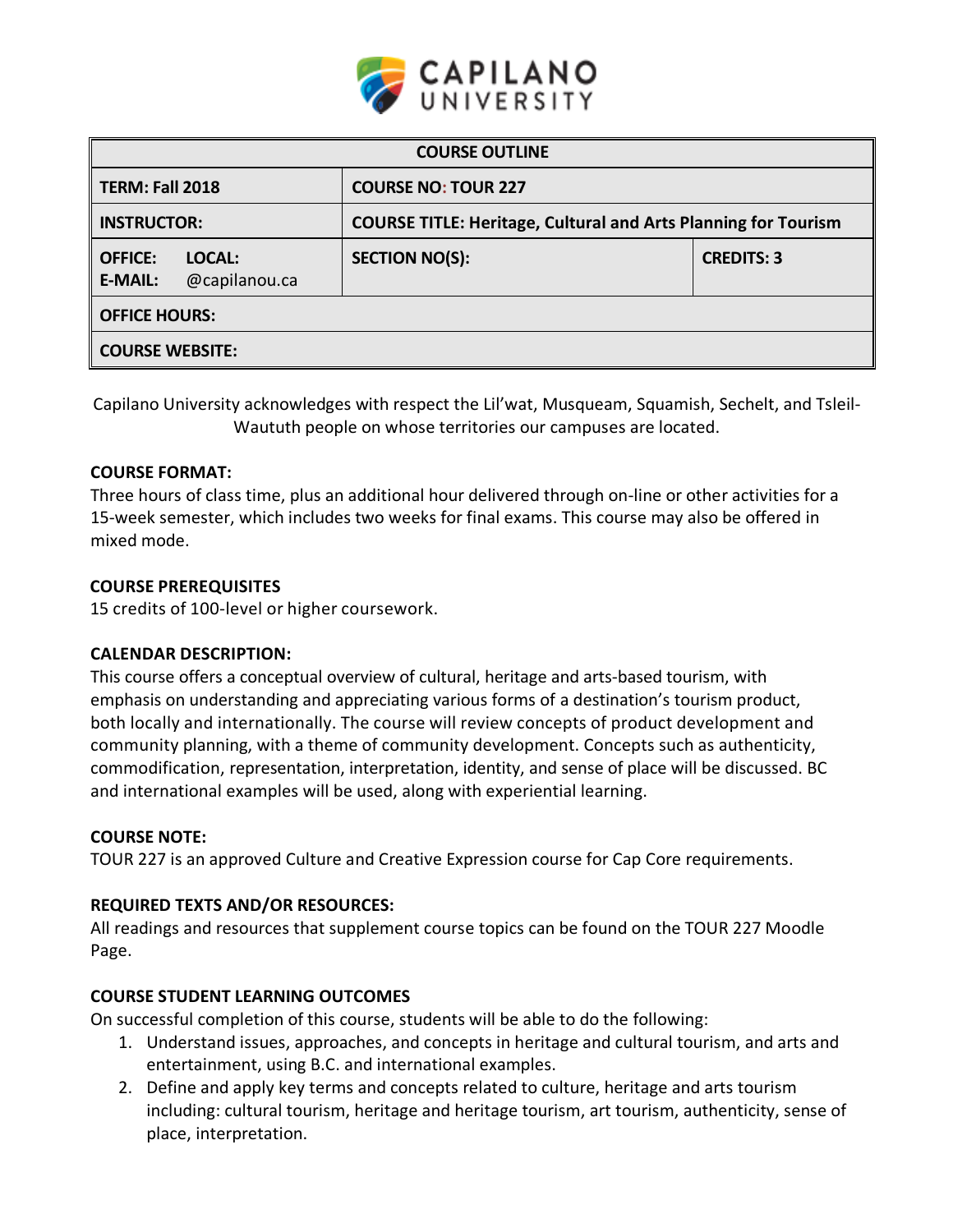- 4. Understand approaches to community and city (tourism) planning, cultural programming, heritage preservation, and arts and entertainment.
- 5. Conduct an intermediate level of research and analysis as well as write a range of academic papers and present to a standard commensurate to a diploma-level course.
- 6. Have an enhanced sense of the cultural, heritage and arts product(s) in Vancouver.
- 7. Understand issues, approaches, and concepts in heritage and cultural tourism, and arts and entertainment, using B.C. and international examples.

# **Students who complete this Culture & Creative Expression course will be able to do the following:**

- 1. Identify, analyze, and critique the elements of a form of expression using its specific vocabulary.
- 2. Assess the interaction among cultural frameworks, people, and the natural environment.
- 3. Explain or demonstrate the connection between various events, ideas, traditions, and belief systems and the modes in which they are artistically or culturally expressed.
- 4. Interpret diverse forms of creative expression from different perspectives (e.g. artistic historical, Indigenous, literary, scientific, philosophical).

# **COURSE CONTENT**

In order to facilitate student learning and in-class discussion, students are expected to complete ALL assigned readings BEFORE each class. Readings and lecture topics may change and/or additional readings assigned as appropriate. Please consult with your instructor and the course syllabus.

| <b>WEEK</b>    | <b>TOPICS</b>                                                                      |  |  |
|----------------|------------------------------------------------------------------------------------|--|--|
| 1              | Introductions / Course outline review / Assignment Discussions / Course Objectives |  |  |
|                | Defining Culture, Heritage and Arts Tourism                                        |  |  |
| $\overline{2}$ | <b>Product Development</b>                                                         |  |  |
|                | Sense of Place                                                                     |  |  |
| 3              | <b>Assignment #1 Due:</b> Sense of Place Presentations                             |  |  |
|                | ABCD / GIS Mapping Introduction                                                    |  |  |
| 4              | ABCD / GIS Mapping Workshop                                                        |  |  |
|                | <b>Assignment #2 Due: Mapping / GIS Presentations</b>                              |  |  |
| 5              | Art Panel Discussion (e.g. Stakeholders from Whistler's Art Communities)           |  |  |
| 6              | Field Trip (e.g. Vancouver Public Art Walk)                                        |  |  |
|                | Field Trip debrief                                                                 |  |  |
| 7              | Heritage preservation                                                              |  |  |
| 8              | <b>Heritage Preservation</b>                                                       |  |  |
|                | Heritage Guest Speaker (e.g. North Shore Heritage Society)                         |  |  |
|                | Tourism Planning / Planning Processes                                              |  |  |
| 9              | Stakeholders and Stakeholder Engagement                                            |  |  |
|                | Assignment #3 Due: Cultural/Heritage Site / Public Art Audit Due                   |  |  |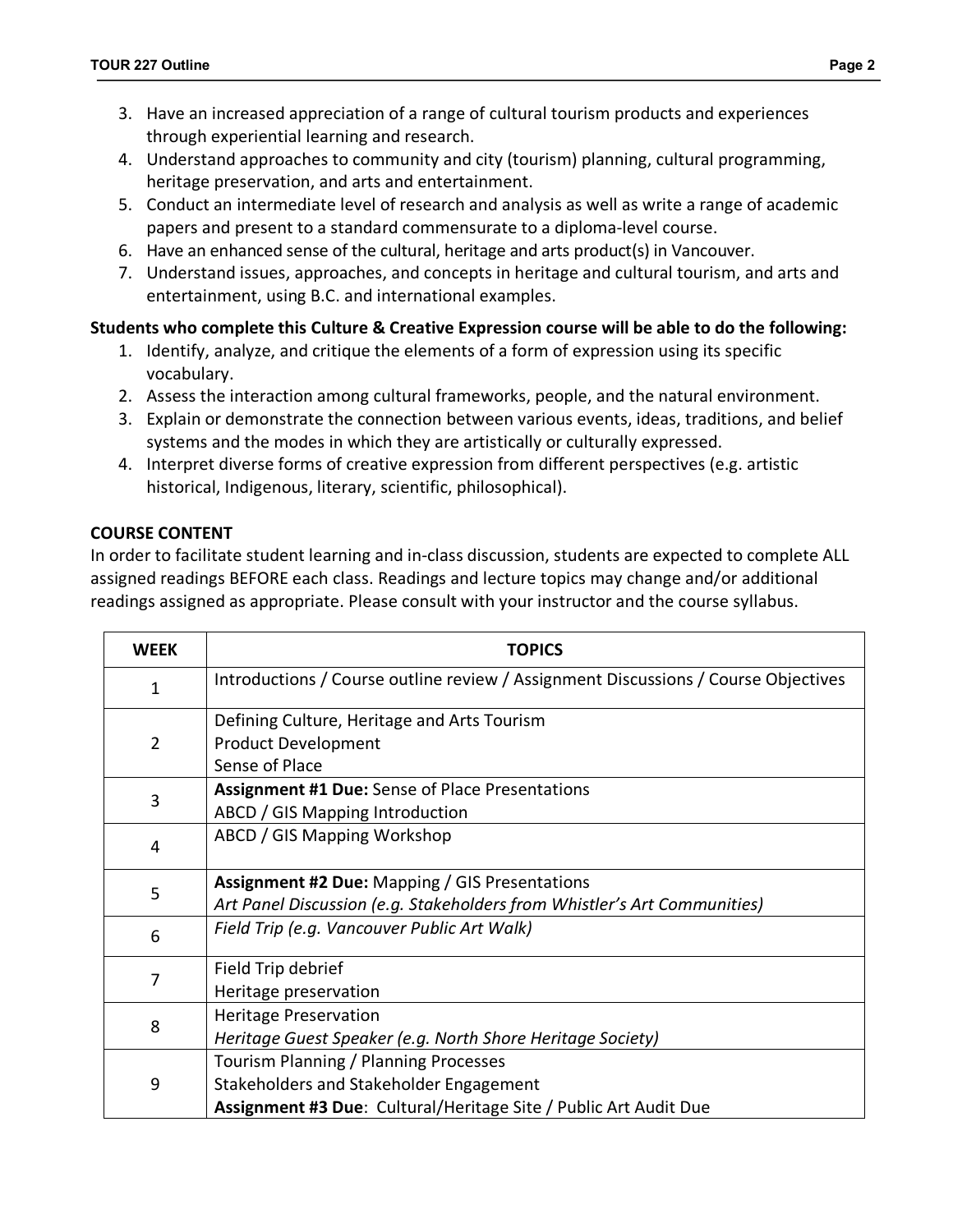|--|--|

|           | <b>World Heritage Sites</b>                                                      |
|-----------|----------------------------------------------------------------------------------|
| 10        | Final Debate Research, Planning and Preparation                                  |
|           | <b>Assignment #4 Due: Planning Process Analysis</b>                              |
|           | <b>Assignment: Facilitated Group Debate Day</b>                                  |
| 11        |                                                                                  |
| 12        | Urban / Community (Tourism) Planning Field Trip (e.g. North Vancouver Shipyards) |
|           |                                                                                  |
|           | Cultural Tourism Guest Speaker (e.g. Aboriginal Tourism BC)                      |
| 13        | Assignment #5 Due: Cultural/Heritage/ Art Project Proposal AND Stakeholder       |
|           | <b>Engagement Report Due</b>                                                     |
|           | Voluntary Presentations / Review & Final Thoughts                                |
| $14 - 15$ | All Moodle Discussions will be closed: TBA                                       |
|           | Final Exam Period                                                                |
|           |                                                                                  |

NOTE: Topics, required readings and activities may change throughout the year due to field trips, guest speakers, unforeseen circumstances, etc. All readings and resources that supplement course topics can be found on the TOUR 227 Moodle Page.

# **EVALUATION PROFILE**

|    | 1. Sense of Place Presentation                                  | Group      | 10%  |
|----|-----------------------------------------------------------------|------------|------|
|    | 2. Mapping / GIS Presentation                                   | Group      | 10%  |
|    | 3. Cultural/Heritage Site / Public Art Audit                    | Individual | 10%  |
|    | 4. Planning Process Analysis                                    | Individual | 10%  |
|    | 5. Project Proposal (20%) & Stakeholder Engagement Report (10%) | Group      | 30%  |
| 6. | Group Debate                                                    | Group      | 10%  |
|    | 7. Moodle Discussions                                           | Individual | 20%  |
|    |                                                                 |            |      |
|    |                                                                 | TOTAL      | 100% |

# **ASSIGNMENTS**

The assignment structure for this course is determined by the instructor in accordance with the learning outcomes outlined above. Please refer to the course syllabus and Moodle site for a detailed breakdown.

*Written Assignments:* This course will include a combination of short written assignments (e.g. written analysis, proposals, moodle discussions)

*Presentations:* This course includes a large presentation component, which may be an individual or group assignment (e.g. in-class debate, academic poster, research presentation). Detailed instructions will be provided in class and on Moodle

### **GRADING PROFILE**

| $A+ = 90-100$ | 77-79<br>$=$ $-$<br>- B+ | $C+ = 67-69$   | $D = 50-59$                |
|---------------|--------------------------|----------------|----------------------------|
| $A = 85-89$   | $= 73-76$                | $= 63-66$<br>∼ | $0 - 49$<br><u>. на на</u> |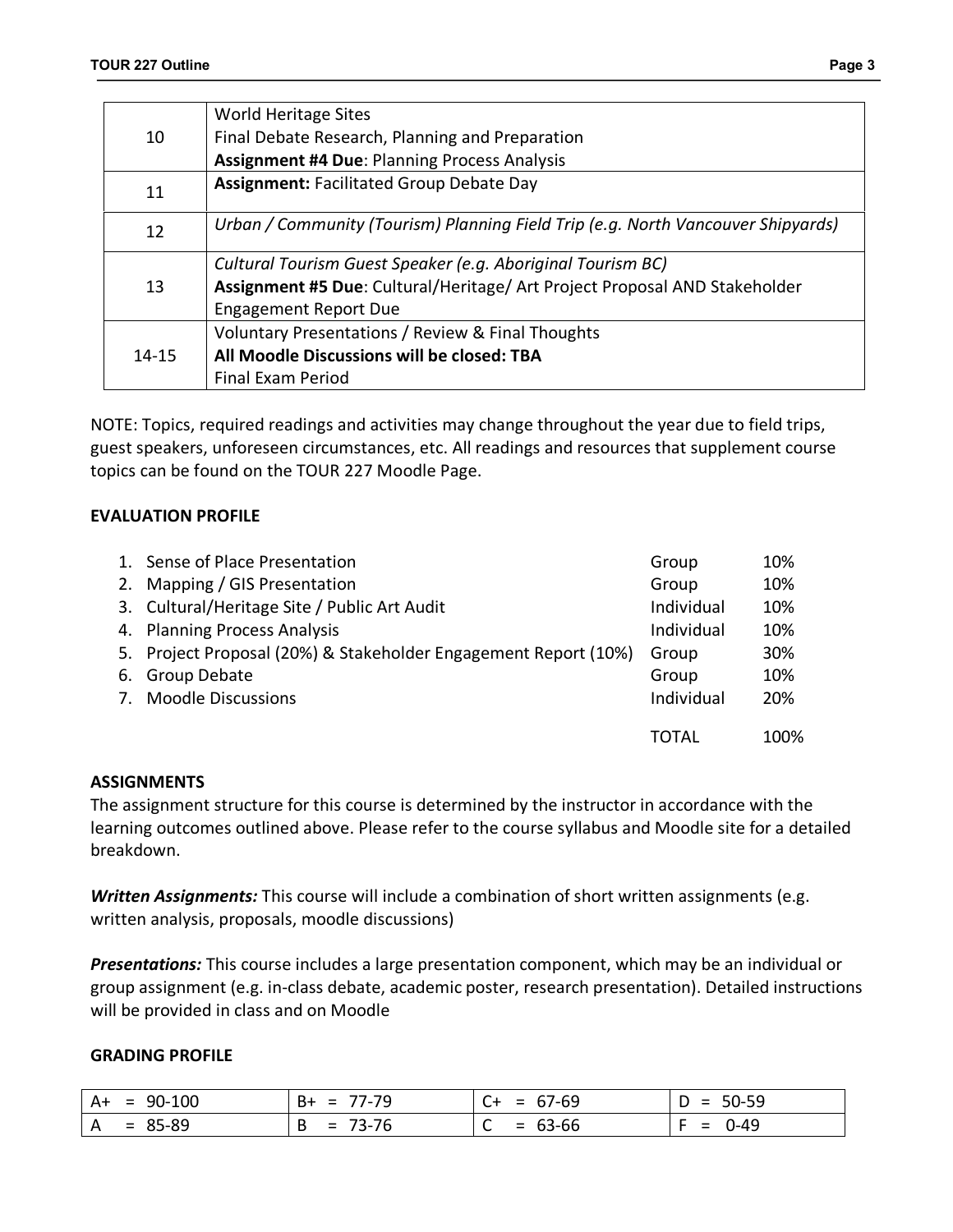### **Incomplete Grades**

Grades of Incomplete "I" are assigned only in exceptional circumstances when a student requests extra time to complete their coursework. Such agreements are made only at the request of the student, who is responsible to determine from the instructor the outstanding requirements of the course.

### **Late Assignments**

Assignments are due at 11:55pm on the due date listed. If you anticipate handing in an assignment late, please consult with your instructor beforehand. See course syllabus for penalties associated with late assignments.

## **Missed Exams/Quizzes/Labs etc.**

Make-up exams, quizzes and/or tests are given at the discretion of the instructor. They are generally given only in medical emergencies or severe personal crises. Some missed labs or other activities may not be able to be accommodated. Please consult with your instructor.

## **Attendance**

Students are expected to attend all classes and associated activities. Attendance is mandatory if the delivery of this course is through a weekend based format. See course syllabus for penalties for missed classes associated with weekend courses.

### **English Usage**

Students are expected to proofread all written work for any grammatical, spelling and stylistic errors. Instructors may deduct marks for incorrect grammar and spelling in written assignments.

# **Electronic Devices**

Students may use electronic devices during class for researching topics related to class discussions and topics and note taking only.

### **On-line Communication**

Outside of the classroom, instructors will (if necessary) communicate with students using either their official Capilano University email or Moodle; please check both regularly. Official communication between Capilano University and students is delivered to students' Capilano University email addresses only.

# **UNIVERSITY OPERATIONAL DETAILS**

## **Tools for Success**

Many services are available to support student success for Capilano University students. A central navigation point for all services can be found at: http://www.capilanou.ca/services/

# **Capilano University Security: download the CapU Mobile Safety App**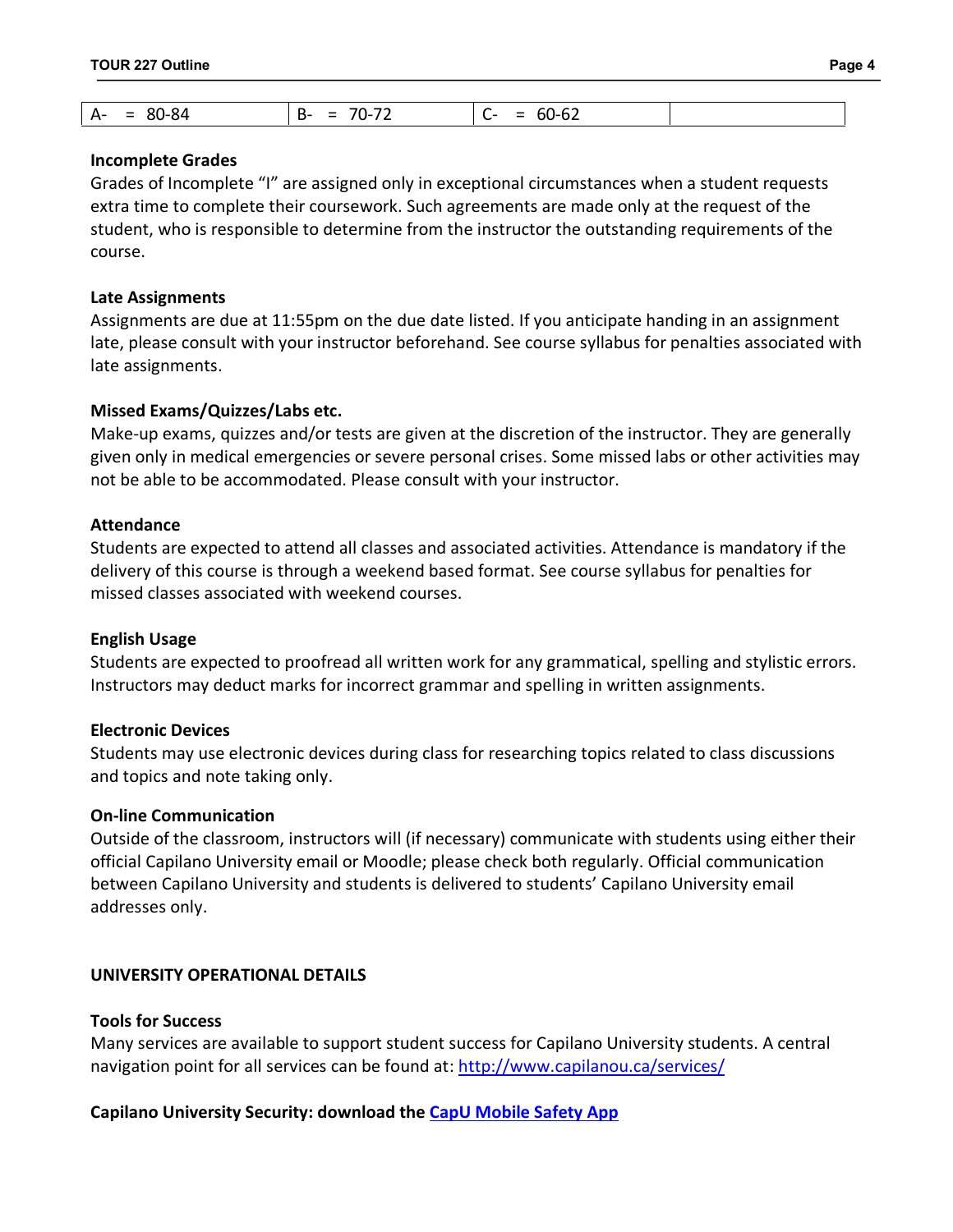# **Policy Statement (S2009-06)**

Capilano University has policies on Academic Appeals (including appeal of final grade), Student Conduct, Academic Integrity, Academic Probation and other educational issues. These and other policies are available on the University website.

# **Academic Integrity (S2017-05)**

Any instance of academic dishonesty or breach of the standards of academic integrity is serious and students will be held accountable for their actions, whether acting alone or in a group. See policy S2017-05 for more information: http://www.capilanou.ca/about/governance/policies/Policies/

Violations of academic integrity, including dishonesty in assignments, examinations, or other academic performances, are prohibited and will be handled in accordance with the Student Academic Integrity Procedures.

**Academic dishonesty** is any act that breaches one or more of the principles of academic integrity. Acts of academic dishonesty may include but are not limited to the following types:

**Cheating**: Using or providing unauthorized aids, assistance or materials while preparing or completing assessments, or when completing practical work (in clinical, practicum, or lab settings), including but not limited to the following:

- Copying or attempting to copy the work of another during an assessment;
- Communicating work to another student during an examination;
- Using unauthorized aids, notes, or electronic devices or means during an examination;
- Unauthorized possession of an assessment or answer key; and/or,
- Submitting of a substantially similar assessment by two or more students, except in the case where such submission is specifically authorized by the instructor.

**Fraud**: Creation or use of falsified documents.

**Misuse or misrepresentation of sources**: Presenting source material in such a way as to distort its original purpose or implication(s); misattributing words, ideas, etc. to someone other than the original source; misrepresenting or manipulating research findings or data; and/or suppressing aspects of findings or data in order to present conclusions in a light other than the research, taken as a whole, would support.

**Plagiarism**: Presenting or submitting, as one's own work, the research, words, ideas, artistic imagery, arguments, calculations, illustrations, or diagrams of another person or persons without explicit or accurate citation or credit.

**Self-Plagiarism**: Submitting one's own work for credit in more than one course without the permission of the instructors, or re-submitting work, in whole or in part, for which credit has already been granted without permission of the instructors.

**Prohibited Conduct**: The following are examples of other conduct specifically prohibited: